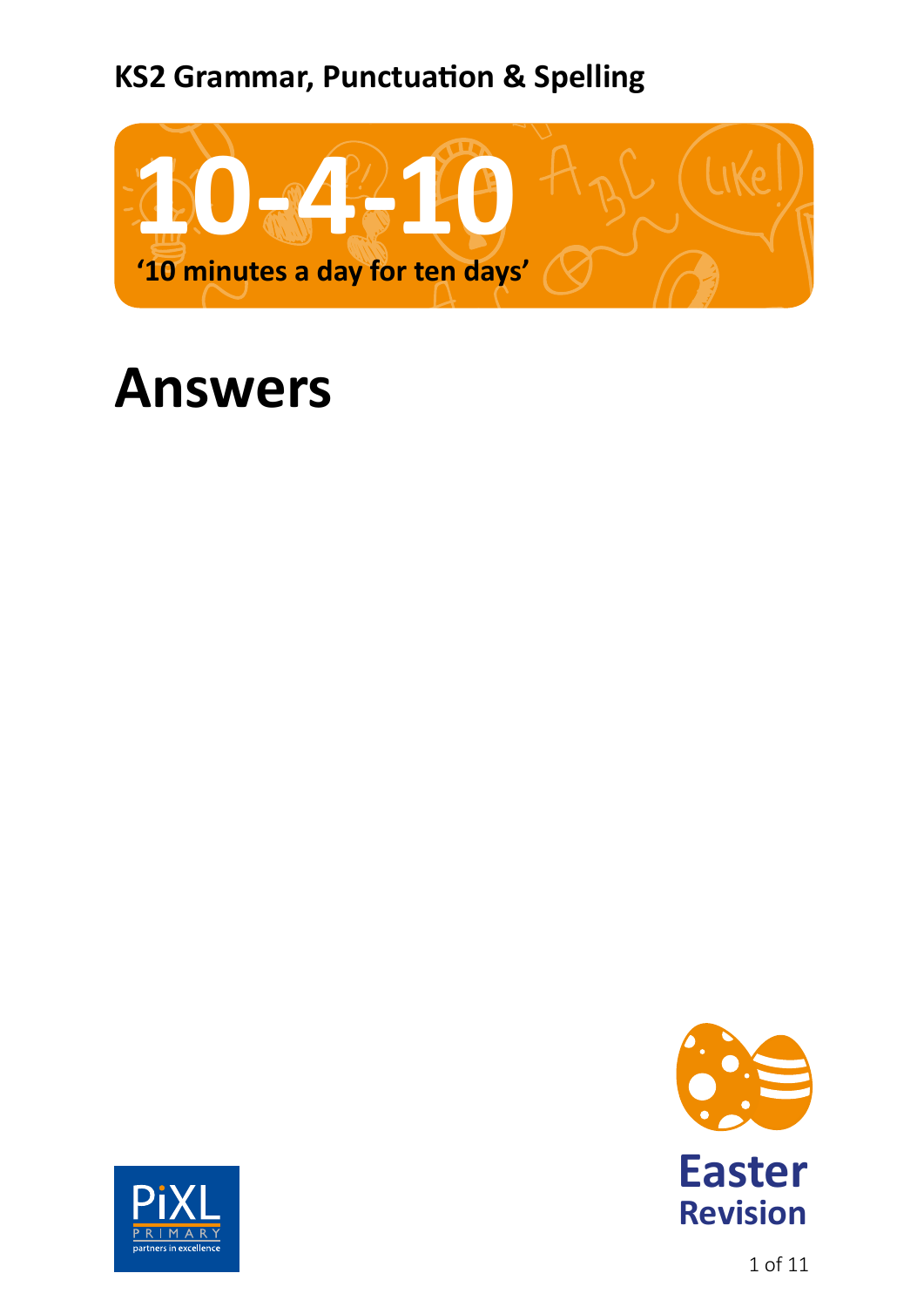#### **Grammar, Punctuation & Spelling Day One: ANSWERS**

| Qu.            | <b>Answer</b>                                                                                                                                                                                                                                                                                                                   |  |  |  |  |
|----------------|---------------------------------------------------------------------------------------------------------------------------------------------------------------------------------------------------------------------------------------------------------------------------------------------------------------------------------|--|--|--|--|
| $\mathbf{1}$   | bake, take, eat                                                                                                                                                                                                                                                                                                                 |  |  |  |  |
| $\overline{2}$ | Tom looked out the window and asked, "Are we there yet ? I'm tired ."                                                                                                                                                                                                                                                           |  |  |  |  |
| 3              | long, annoyed                                                                                                                                                                                                                                                                                                                   |  |  |  |  |
| 4              | Award 1 mark for a correctly punctuated question beginning with 'who', eg:<br>Who is that?<br>Who are you?<br>Who are you friends with?                                                                                                                                                                                         |  |  |  |  |
| 5              | anxiously (Option 2)                                                                                                                                                                                                                                                                                                            |  |  |  |  |
| 6              | Commas are used to<br>Commas are used<br>to separate clauses<br>separate items in a list<br>The large, heavy bag was difficult for the<br>ν<br>boy to pick up.<br>A few hours after lunch, the men headed<br>V<br>home for dinner.<br>Sam knew he only had a few hours to<br>pack, make a sandwich and catch the<br>v<br>train. |  |  |  |  |
| 7              | wolves (Option 1)                                                                                                                                                                                                                                                                                                               |  |  |  |  |
| 8              | The men looked at Peter and frowned. He wasn't supposed to be back until Sunday.                                                                                                                                                                                                                                                |  |  |  |  |
| 9              | couldn't / wouldn't / didn't                                                                                                                                                                                                                                                                                                    |  |  |  |  |
| 10             | miserable, powerful, friendly                                                                                                                                                                                                                                                                                                   |  |  |  |  |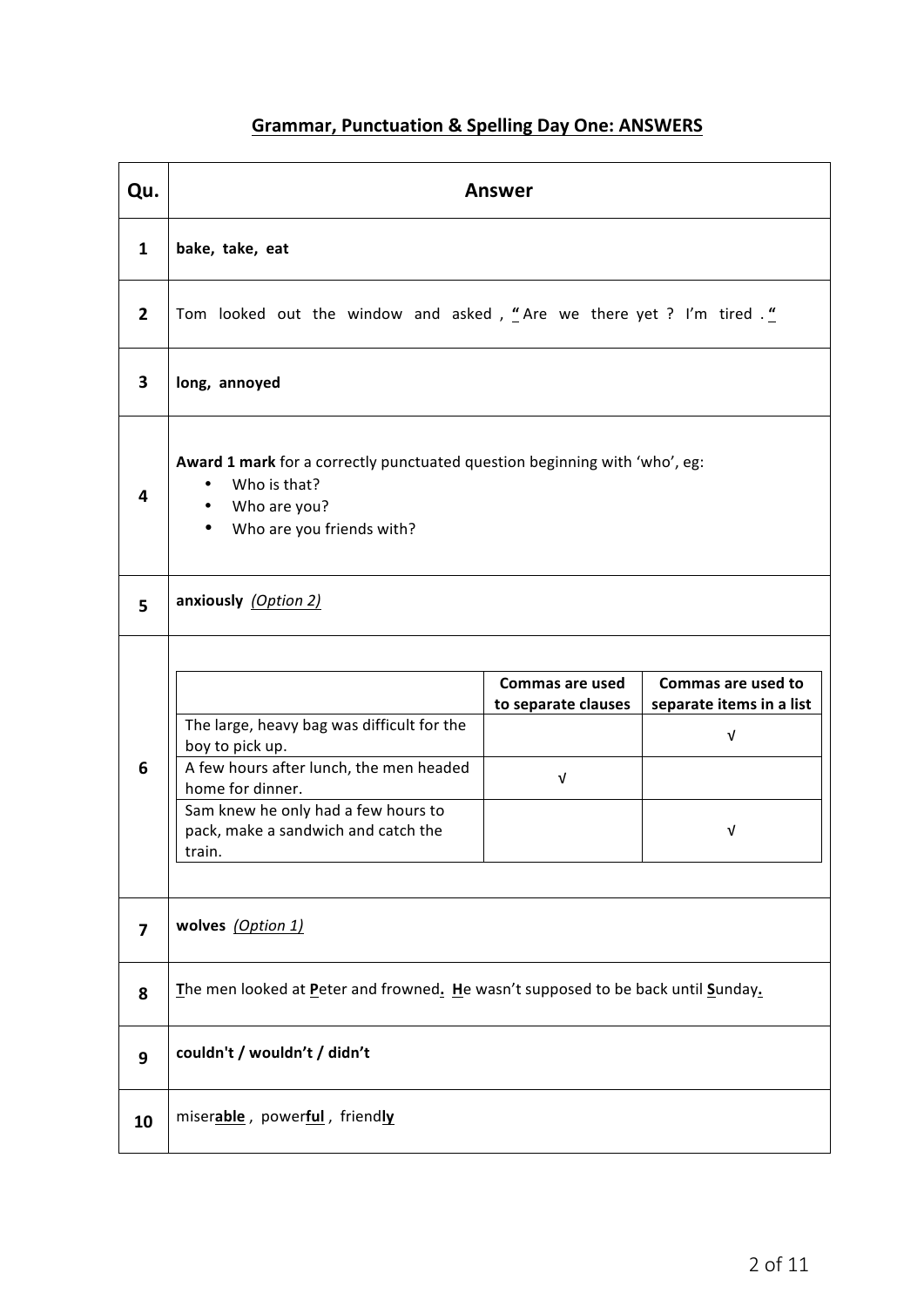# **Grammar, Punctuation & Spelling Day Two: ANSWERS**

| Qu.                     | <b>Answer</b>                                                                      |                                     |                                              |  |  |
|-------------------------|------------------------------------------------------------------------------------|-------------------------------------|----------------------------------------------|--|--|
| $\mathbf{1}$            | It was amazing, wasn't it (Option 1)<br>Is anyone able to meet me later (Option 4) |                                     |                                              |  |  |
|                         |                                                                                    |                                     |                                              |  |  |
|                         |                                                                                    | Modal verb to<br>indicate certainty | <b>Modal verb to indicate</b><br>possibility |  |  |
| $\overline{2}$          | He might go home.                                                                  |                                     | $\sqrt{ }$                                   |  |  |
|                         | I shall leave soon.                                                                | $\sqrt{ }$                          |                                              |  |  |
|                         | They should stay longer.                                                           |                                     | V                                            |  |  |
| 3                       | tried, attempted                                                                   |                                     |                                              |  |  |
| 4                       | The biggest classroom had just one desk in.<br>S                                   |                                     |                                              |  |  |
| 5                       | She has got a pen.                                                                 |                                     |                                              |  |  |
|                         | Sentence                                                                           | <b>Main clause</b>                  | <b>Subordinate clause</b>                    |  |  |
|                         | The table, which had one broken leg,<br>nearly fell over.                          |                                     | $\sqrt{ }$                                   |  |  |
| 6                       | When you've finished, pack those toys<br>away.                                     |                                     | $\sqrt{ }$                                   |  |  |
|                         | She is leaving now, although the work<br>isn't finished.                           | $\sqrt{ }$                          |                                              |  |  |
| $\overline{\mathbf{z}}$ | impossible, unnatural, illegal, immoveable                                         |                                     |                                              |  |  |
| 8                       | Mrs Green (my next door neighbour) often invites me round for tea.                 |                                     |                                              |  |  |
| 9                       | special, potential, substantial, crucial                                           |                                     |                                              |  |  |
| 10                      | The teacher closed the door.                                                       |                                     |                                              |  |  |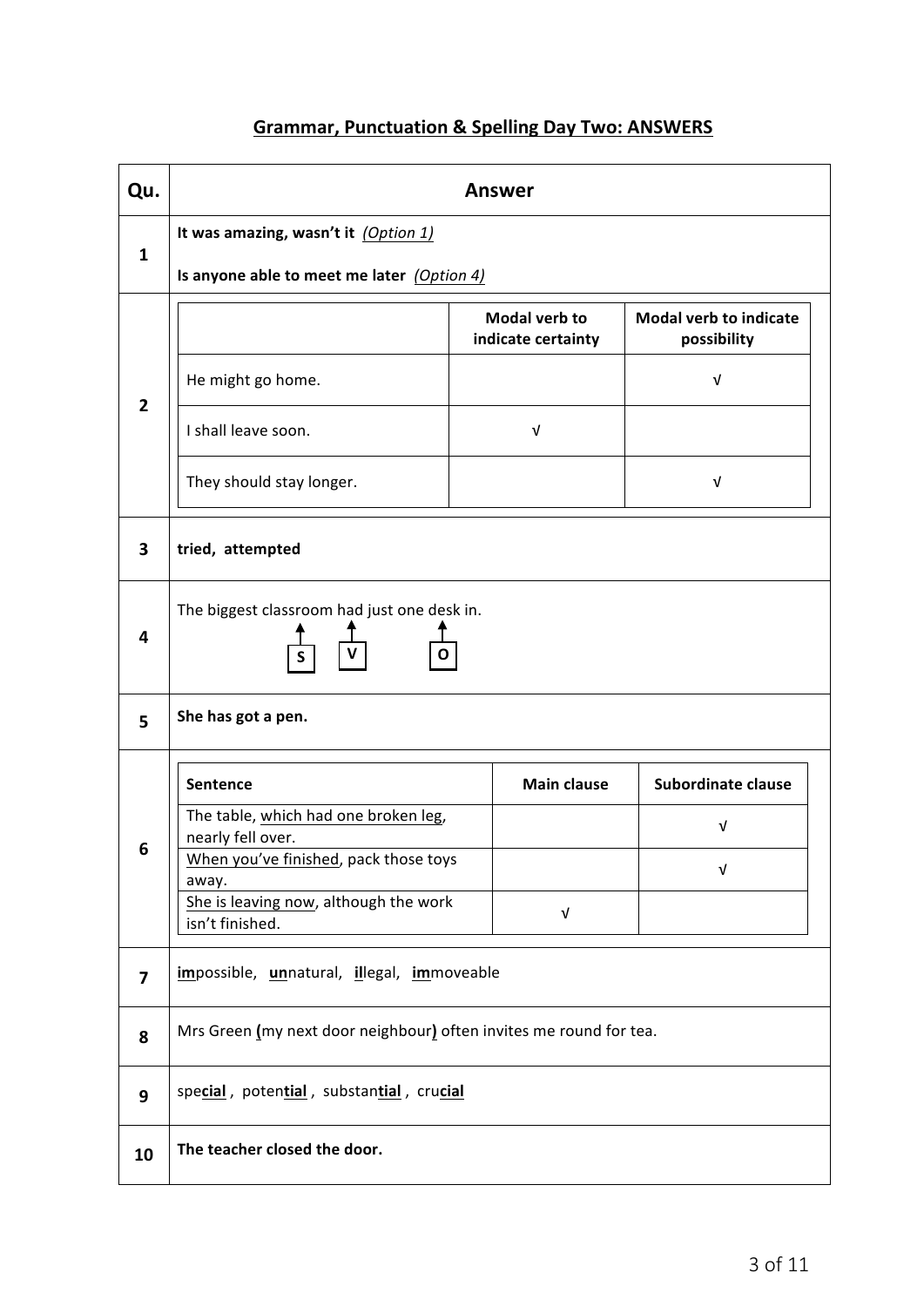#### **Grammar, Punctuation & Spelling Day Three: ANSWERS**

| Qu.                     | <b>Answer</b>                                            |                                |                                  |  |  |
|-------------------------|----------------------------------------------------------|--------------------------------|----------------------------------|--|--|
| $\mathbf{1}$            | Everyone wanted to leave. (Option 3)                     |                                |                                  |  |  |
|                         | Sentence                                                 | Subordinating<br>conjunction   | Co-ordinating<br>conjunction     |  |  |
|                         | They can't eat it whilst it is so hot.                   | $\sqrt{ }$                     |                                  |  |  |
| $\overline{\mathbf{2}}$ | I want to learn French and visit my<br>sister in France. |                                | V                                |  |  |
|                         | Although it's late, I'd still like to<br>watch the show. | $\sqrt{ }$                     |                                  |  |  |
| 3                       | boys, hockey, time                                       |                                |                                  |  |  |
| 4                       | have lived                                               |                                |                                  |  |  |
| 5                       | beautiful                                                |                                |                                  |  |  |
|                         |                                                          | Apostrophe to<br>show omission | Apostrophe to show<br>possession |  |  |
|                         | The headmaster's door is open.                           |                                | V                                |  |  |
| 6                       | She won't agree to come.                                 | $\sqrt{ }$                     |                                  |  |  |
|                         | The teacher's on her way.                                | V                              |                                  |  |  |
|                         | The boy's bag fell on the floor.                         |                                | $\sqrt{ }$                       |  |  |
| $\overline{\mathbf{z}}$ | capable, comfortable, sensible, possible                 |                                |                                  |  |  |
| 8                       | Sarah yelled, "Go away!" or "Go away!" yelled Sarah.     |                                |                                  |  |  |
| 9                       | some, the, most                                          |                                |                                  |  |  |
| 10                      | steal, prophet                                           |                                |                                  |  |  |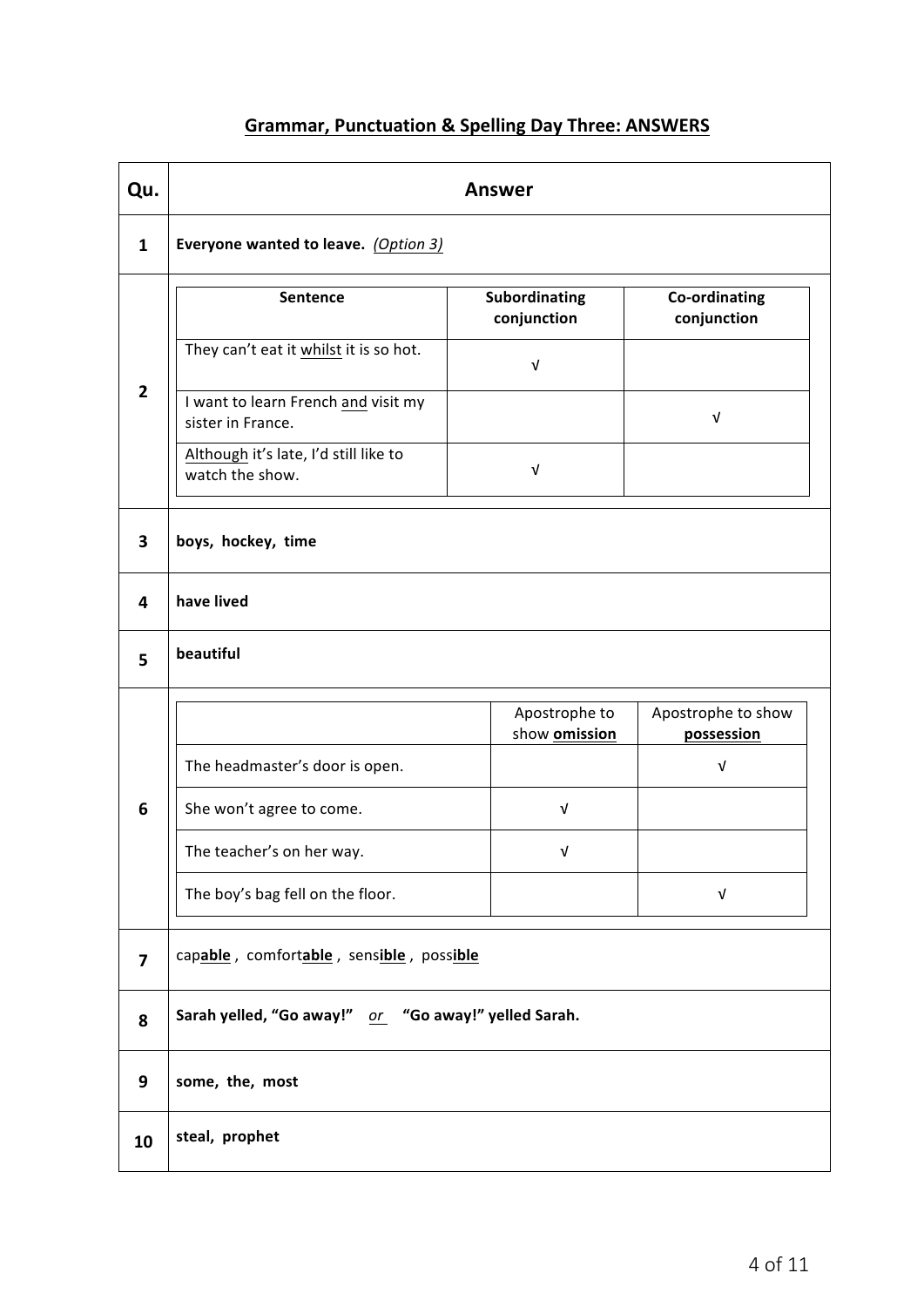# **Grammar, Punctuation & Spelling Day Four: ANSWERS**

| Qu.                     | <b>Answer</b>                                                                                                        |             |  |  |  |
|-------------------------|----------------------------------------------------------------------------------------------------------------------|-------------|--|--|--|
| $\mathbf{1}$            | Don't touch that. (Option 3)<br>Take those bags with you. (Option 5)                                                 |             |  |  |  |
| $\overline{2}$          | were, have                                                                                                           |             |  |  |  |
| 3                       | I am going to school.                                                                                                |             |  |  |  |
| 4                       | joyful, happiness, penniless                                                                                         |             |  |  |  |
| 5                       | mine, yours                                                                                                          |             |  |  |  |
| 6                       | Tom hoped dinner would be ready soon ; he was really hungry.                                                         |             |  |  |  |
| $\overline{\mathbf{z}}$ | reckless, daft (Option 2)                                                                                            |             |  |  |  |
| 8                       | E.g. Verb: Stones sink in water. / Do not sink into the sand.<br>E.g. Noun: Put it in the sink. / Where is the sink? |             |  |  |  |
| 9                       | The nine-year-old boy had three bags. (Option 4)                                                                     |             |  |  |  |
|                         | Past tense<br><b>Present tense</b>                                                                                   |             |  |  |  |
|                         | You kick                                                                                                             | You kicked  |  |  |  |
| 10                      | You slip                                                                                                             | You slipped |  |  |  |
| You bring               |                                                                                                                      | You brought |  |  |  |
|                         | You prefer<br>You preferred                                                                                          |             |  |  |  |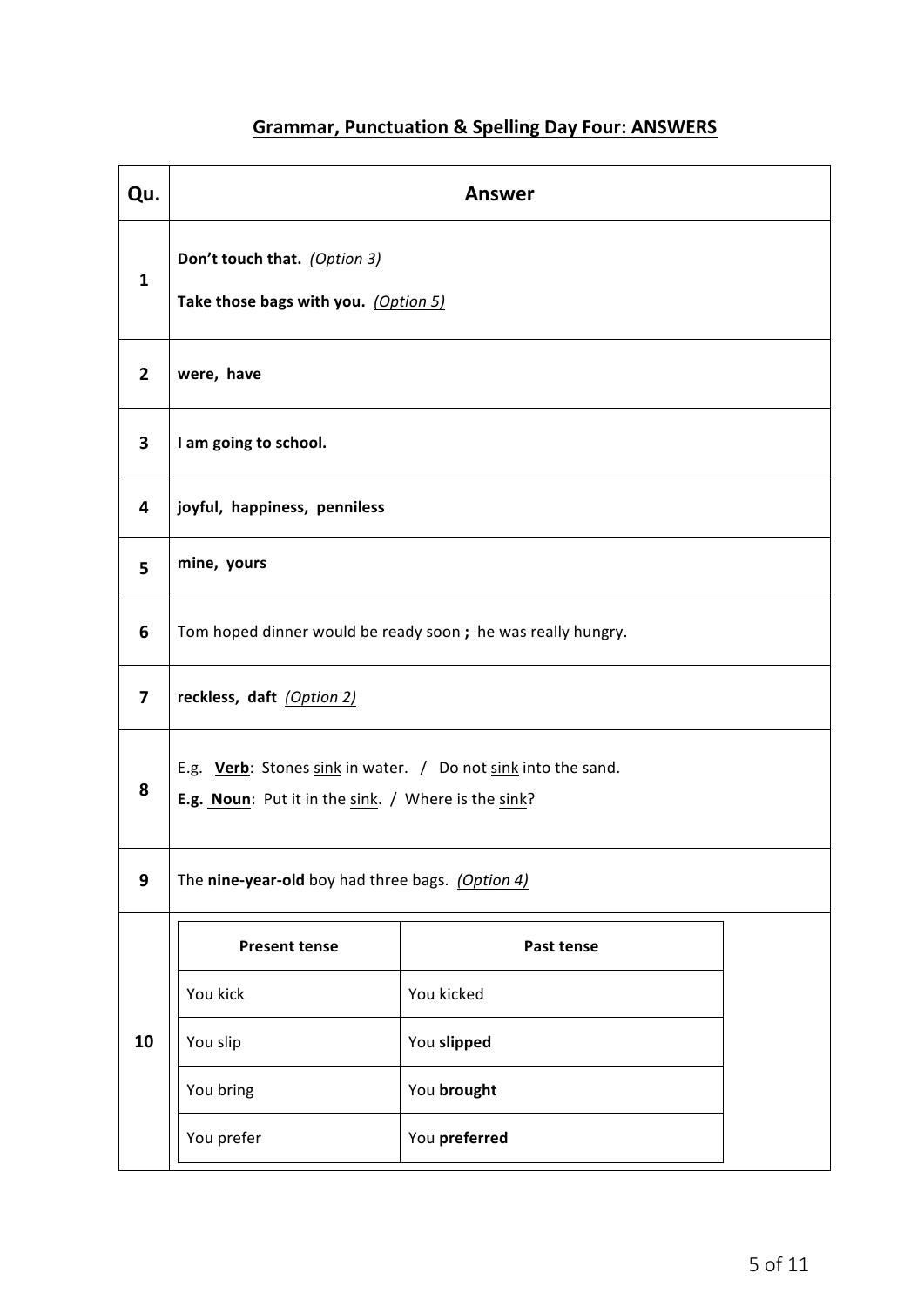#### **Grammar, Punctuation & Spelling Day Five: ANSWERS**

| Qu.                     | <b>Answer</b>                                                    |                           |                                                 |                                |  |
|-------------------------|------------------------------------------------------------------|---------------------------|-------------------------------------------------|--------------------------------|--|
|                         |                                                                  |                           | since used as a<br>subordinating<br>conjunction | since used as a<br>preposition |  |
| $\mathbf{1}$            | I had been home since midday.                                    |                           |                                                 | $\sqrt{ }$                     |  |
|                         | I walked to the shops since I was hungry.                        |                           | $\sqrt{ }$                                      |                                |  |
|                         | I have got taller since we last met.                             |                           |                                                 | $\sqrt{ }$                     |  |
| $\overline{2}$          | It's such a nice day are you ready to go? (Option 4)             |                           |                                                 |                                |  |
| 3                       | all of the broken glass                                          |                           |                                                 |                                |  |
| 4                       | , who was only five,                                             |                           |                                                 |                                |  |
|                         | Word                                                             | Synonym                   |                                                 | Antonym                        |  |
|                         | cautious                                                         | careful                   |                                                 | reckless                       |  |
| 5                       | irate                                                            | furious                   |                                                 | E.g. calm, relaxed             |  |
|                         | sociable                                                         | E.g. friendly, cheerful   |                                                 | hostile                        |  |
|                         | enthusiastic                                                     | E.g. keen, eager, excited |                                                 | indifferent                    |  |
| 6                       | The ball was kicked by the girl.                                 |                           |                                                 |                                |  |
| $\overline{\mathbf{z}}$ | ambitious, precious, malicious, cautious                         |                           |                                                 |                                |  |
| 8                       | I need to buy some fruit: a bag of apples, two plums and a pear. |                           |                                                 |                                |  |
| 9                       | I had eaten at that restaurant before. (Option 1)                |                           |                                                 |                                |  |
|                         | Singular                                                         | Plural                    |                                                 |                                |  |
|                         | woman                                                            | women                     |                                                 |                                |  |
| 10                      | lorry                                                            | lorries                   |                                                 |                                |  |
|                         | goose                                                            | geese                     |                                                 |                                |  |
|                         | deer                                                             |                           | deer                                            |                                |  |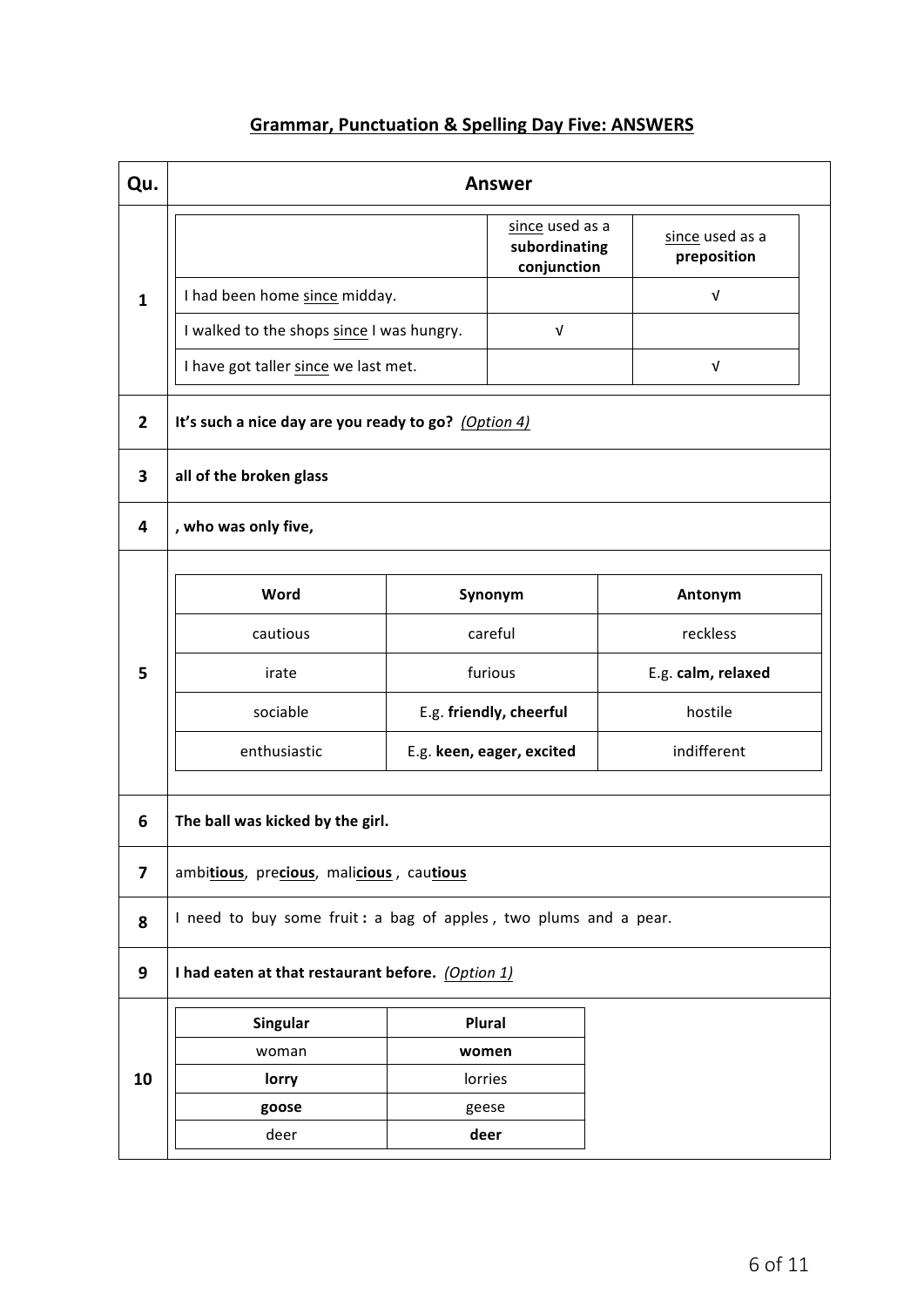#### **Grammar, Punctuation & Spelling Day Six: ANSWERS**

| Qu.            | <b>Answer</b>                                                                                                                                          |                           |                           |  |  |
|----------------|--------------------------------------------------------------------------------------------------------------------------------------------------------|---------------------------|---------------------------|--|--|
| 1              | temperature, woman                                                                                                                                     |                           |                           |  |  |
| $\overline{2}$ | was watching                                                                                                                                           |                           |                           |  |  |
| 3              | The, nine, some                                                                                                                                        |                           |                           |  |  |
| 4              | E.g. friends, companions (NOT mates or pals)                                                                                                           |                           |                           |  |  |
| 5              | in a loud voice                                                                                                                                        |                           |                           |  |  |
| 6              | All of the girls – except for Annie – left the football stadium. $(Option 2)$                                                                          |                           |                           |  |  |
|                | Words                                                                                                                                                  | <b>Contracted form</b>    |                           |  |  |
|                | I will                                                                                                                                                 | ľII                       |                           |  |  |
| 7              | he would<br>will not                                                                                                                                   | he'd<br>won't             |                           |  |  |
|                | she has                                                                                                                                                | she's                     |                           |  |  |
| 8              | E.g. I need to buy some orange juice, a can of lemonade and two bottles of water.<br>(Items can be in any order. Pupils MUST use correct punctuation.) |                           |                           |  |  |
|                | extra                                                                                                                                                  | standard                  |                           |  |  |
| 9              | inter                                                                                                                                                  | national                  |                           |  |  |
|                | sub                                                                                                                                                    | cast                      |                           |  |  |
|                | fore                                                                                                                                                   | ordinary                  |                           |  |  |
|                |                                                                                                                                                        | <b>Active voice</b>       | <b>Passive voice</b>      |  |  |
|                | The girls bought three drinks from the shop.                                                                                                           | $\ensuremath{\mathsf{V}}$ |                           |  |  |
| 10             | The cat was rescued by the boy.                                                                                                                        |                           | $\sqrt{ }$                |  |  |
|                | The game was watched by hundreds of fans.                                                                                                              |                           | $\ensuremath{\mathsf{V}}$ |  |  |
|                | Everyone enjoyed the rugby match.                                                                                                                      | V                         |                           |  |  |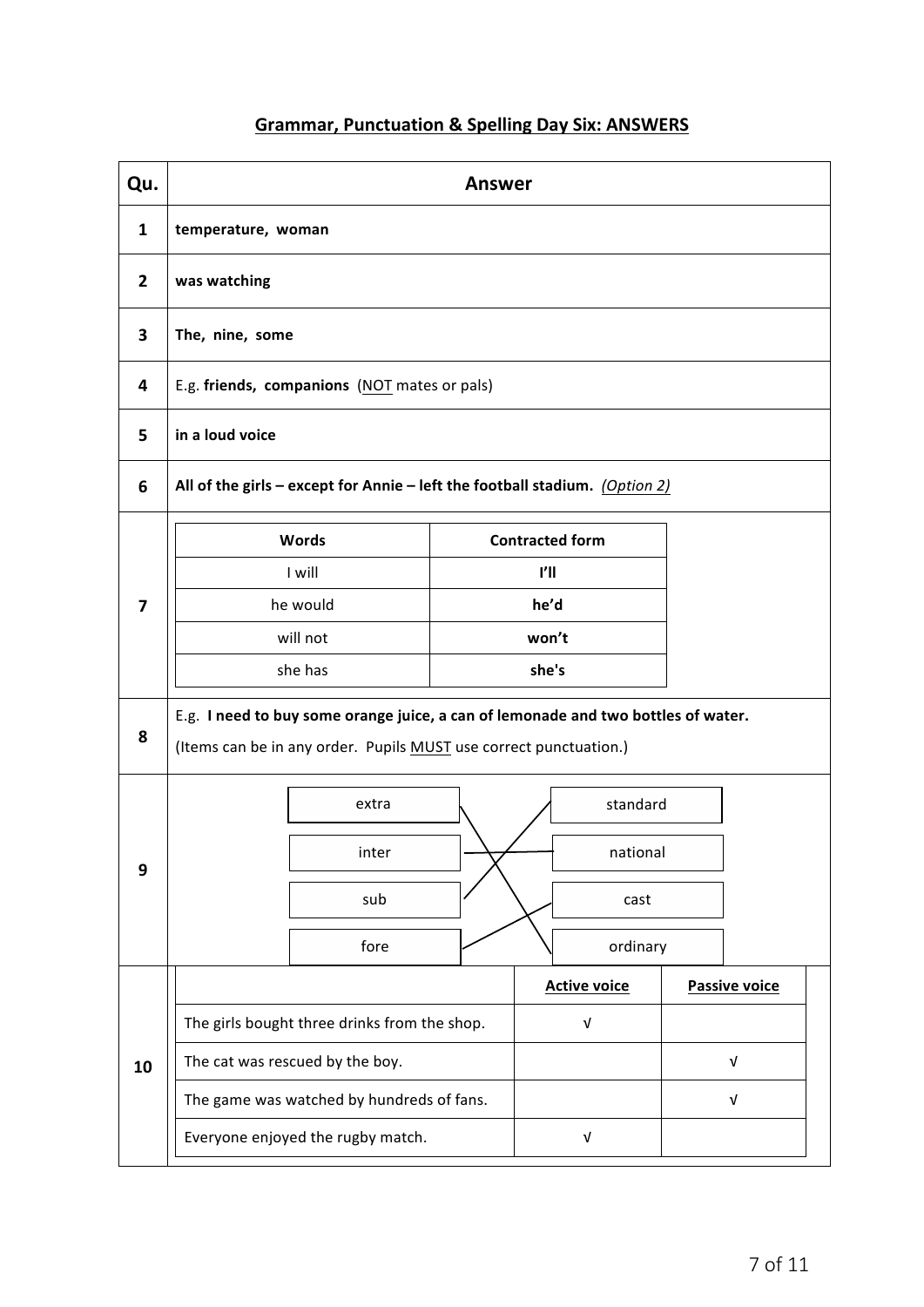#### **Grammar, Punctuation & Spelling Day Seven: ANSWERS**

| Qu.                     | <b>Answer</b>                                                                                                                         |            |            |  |  |  |
|-------------------------|---------------------------------------------------------------------------------------------------------------------------------------|------------|------------|--|--|--|
| 1                       | "Hello," smiled Mrs Rye. "Can I help you?" (Option 4)                                                                                 |            |            |  |  |  |
|                         | <b>Noun</b><br>Verb<br><b>Sentence</b>                                                                                                |            |            |  |  |  |
|                         | I tried to run faster but I was too tired.                                                                                            |            | $\sqrt{ }$ |  |  |  |
| $\overline{2}$          | After finishing our run, we had lunch.                                                                                                | $\sqrt{ }$ |            |  |  |  |
|                         | The new program will not run on my computer.<br>$\sqrt{ }$                                                                            |            |            |  |  |  |
| 3                       | mine / his / hers / ours / yours / theirs                                                                                             |            |            |  |  |  |
| 4                       | had cycled                                                                                                                            |            |            |  |  |  |
| 5                       | move, do (Option 3)                                                                                                                   |            |            |  |  |  |
| 6                       | Peter's books<br>wouldn't<br>pen's nib                                                                                                |            |            |  |  |  |
| $\overline{\mathbf{z}}$ | I expect to be contacted before the party begins. (Option 1)<br>The train has been delayed for approximately one hour. (Option 4)     |            |            |  |  |  |
| 8                       | E.g. When do you go swimming? How often do you see your friends?<br>(Pupils MUST use correct punctuation, including a question mark.) |            |            |  |  |  |
| 9                       | reins, heal                                                                                                                           |            |            |  |  |  |
| 10                      | emotion, precision, technician, elevation                                                                                             |            |            |  |  |  |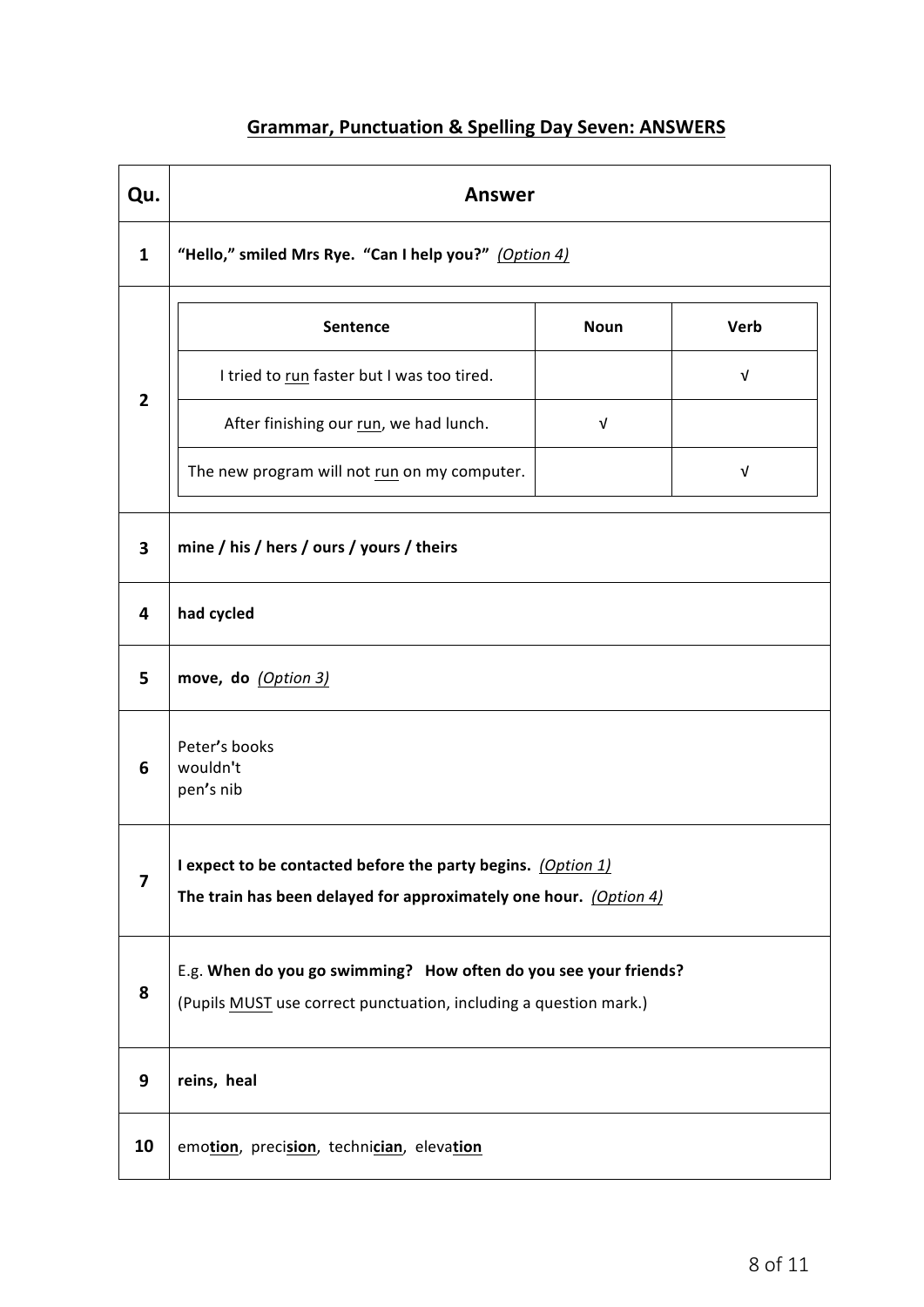#### **Grammar, Punctuation & Spelling Day Eight: ANSWERS**

| Qu.            | <b>Answer</b>                                                                                                                          |
|----------------|----------------------------------------------------------------------------------------------------------------------------------------|
| $\mathbf{1}$   | before (Option 1)                                                                                                                      |
| $\overline{2}$ | shy, confident                                                                                                                         |
| 3              | My favourite teacher (Mrs Coyne) runs the chess club. (Option 2)                                                                       |
| 4              | it, she                                                                                                                                |
| 5              | My, Beth, I, Wales                                                                                                                     |
| 6              | reliably, terribly, visibly, unbearably                                                                                                |
| 7              | was shining                                                                                                                            |
| 8              | After finishing her dinner,<br>, who worked in the newsagents,<br>, which had a broken leg.                                            |
| 9              | The fish all swam away when the women jumped in the lake. (Option 2)<br>The puppies all had their teeth checked by the vet. (Option 3) |
| 10             | When the bell rings, you can go.                                                                                                       |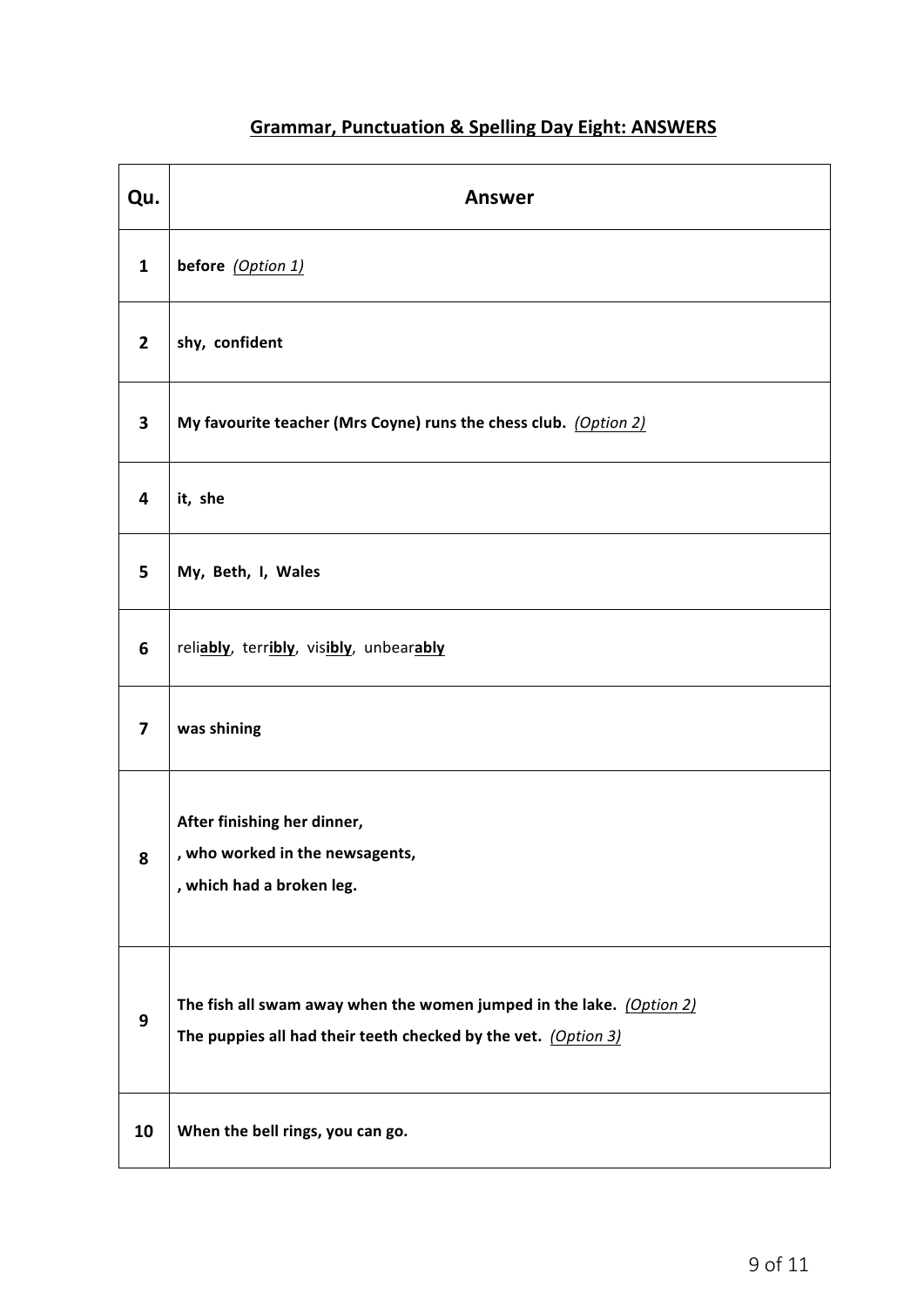#### **Grammar, Punctuation & Spelling Day Nine: ANSWERS**

| Qu.                     | <b>Answer</b>                                                        |                                     |                 |  |                        |                  |  |
|-------------------------|----------------------------------------------------------------------|-------------------------------------|-----------------|--|------------------------|------------------|--|
|                         | Gemma                                                                |                                     |                 |  |                        |                  |  |
| $\mathbf{1}$            | ı                                                                    |                                     |                 |  |                        |                  |  |
|                         | He                                                                   |                                     |                 |  |                        |                  |  |
| <b>Noun</b><br>Sentence |                                                                      |                                     |                 |  | Verb                   | <b>Adjective</b> |  |
|                         | Earlier, I had to pay a fine.                                        |                                     | $\sqrt{ }$      |  |                        |                  |  |
| $\overline{2}$          | He felt fine this morning.                                           |                                     |                 |  |                        | $\sqrt{ }$       |  |
|                         | The warden will fine you if you park there.                          |                                     |                 |  | $\sqrt{ }$             |                  |  |
| 3                       | soon, fast                                                           |                                     |                 |  |                        |                  |  |
| 4                       | mine                                                                 |                                     |                 |  |                        |                  |  |
| 5                       | He'll probably forget to meet you tomorrow - hopeless!               |                                     |                 |  |                        |                  |  |
| 6                       | that                                                                 |                                     |                 |  |                        |                  |  |
| 7                       | ignorance, audience, clearance, convenience                          |                                     |                 |  |                        |                  |  |
| 8                       | Janie said, "Have you got a spare pen?" (must change 'she' to 'you') |                                     |                 |  |                        |                  |  |
|                         | <b>Present tense</b>                                                 |                                     |                 |  | Past tense             |                  |  |
|                         | You kick                                                             |                                     | You kicked      |  |                        |                  |  |
| 9                       | You worry                                                            |                                     | You worried     |  |                        |                  |  |
|                         | You transfer                                                         |                                     | You transferred |  |                        |                  |  |
|                         | You think                                                            |                                     | You thought     |  |                        |                  |  |
|                         | Word                                                                 |                                     | Synonym         |  |                        | Antonym          |  |
|                         | Placid                                                               | gentle                              |                 |  | rough                  |                  |  |
| 10                      | Lethargic                                                            | sluggish                            |                 |  | E.g. energetic, lively |                  |  |
|                         | sorrow                                                               | E.g. sadness, grief,<br>unhappiness |                 |  | joy                    |                  |  |
|                         | sweltering                                                           | E.g. hot, boiling                   |                 |  | ісу                    |                  |  |